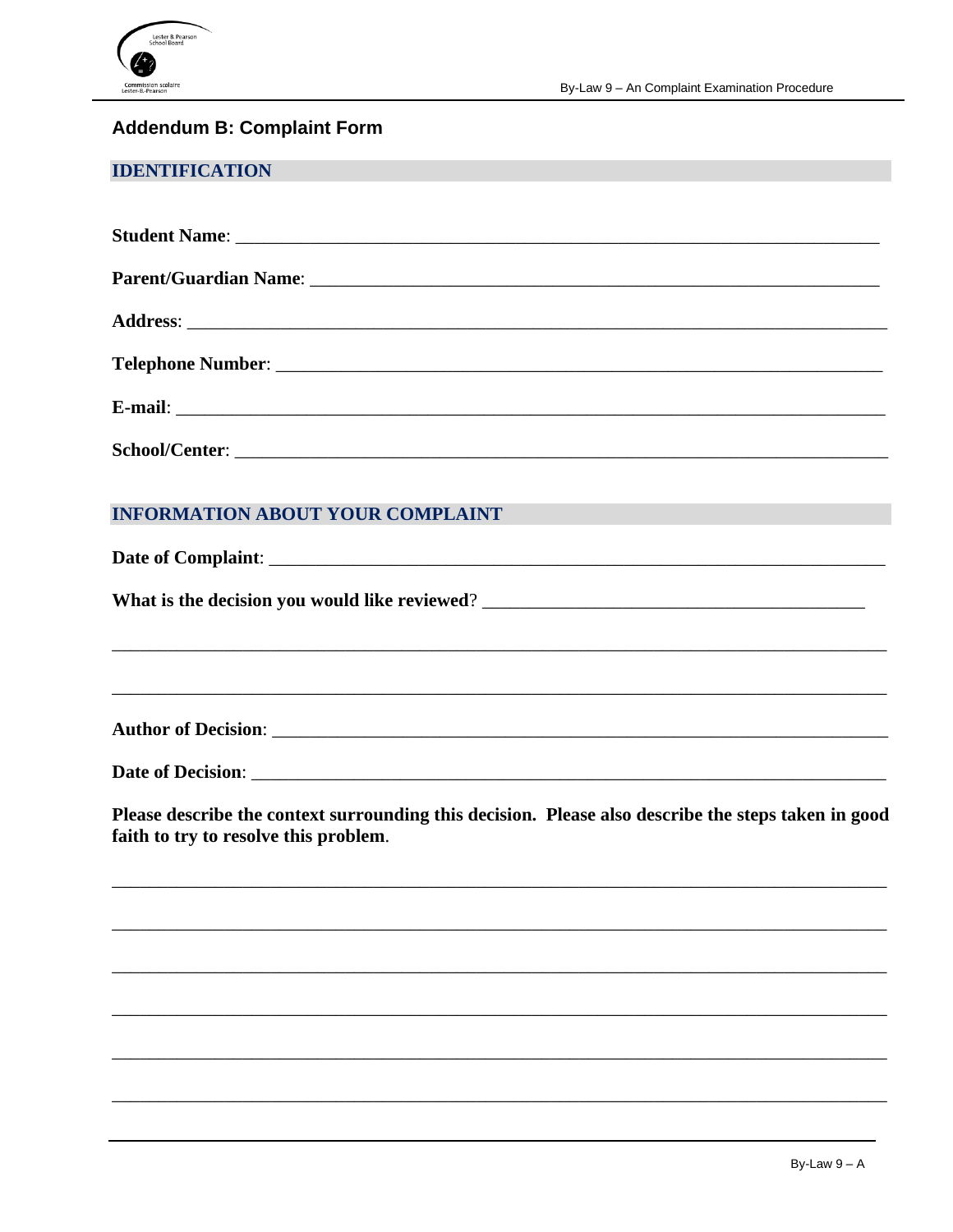

For what reasons are you dissatisfied with the decision and the steps taken to find resolution?

## Select an option for investigation purposes:

I agree that information, which may include my identity or facts which may reveal my identity, be communicated, only as necessary for the investigation of the complaint.

I do not agree that my identity or facts which may reveal my identity be communicated, in which case I understand that the file may be closed without investigation after possible avenues have been explored (refer to paragraph 1.5 of the Policy).

#### What is your desired outcome?